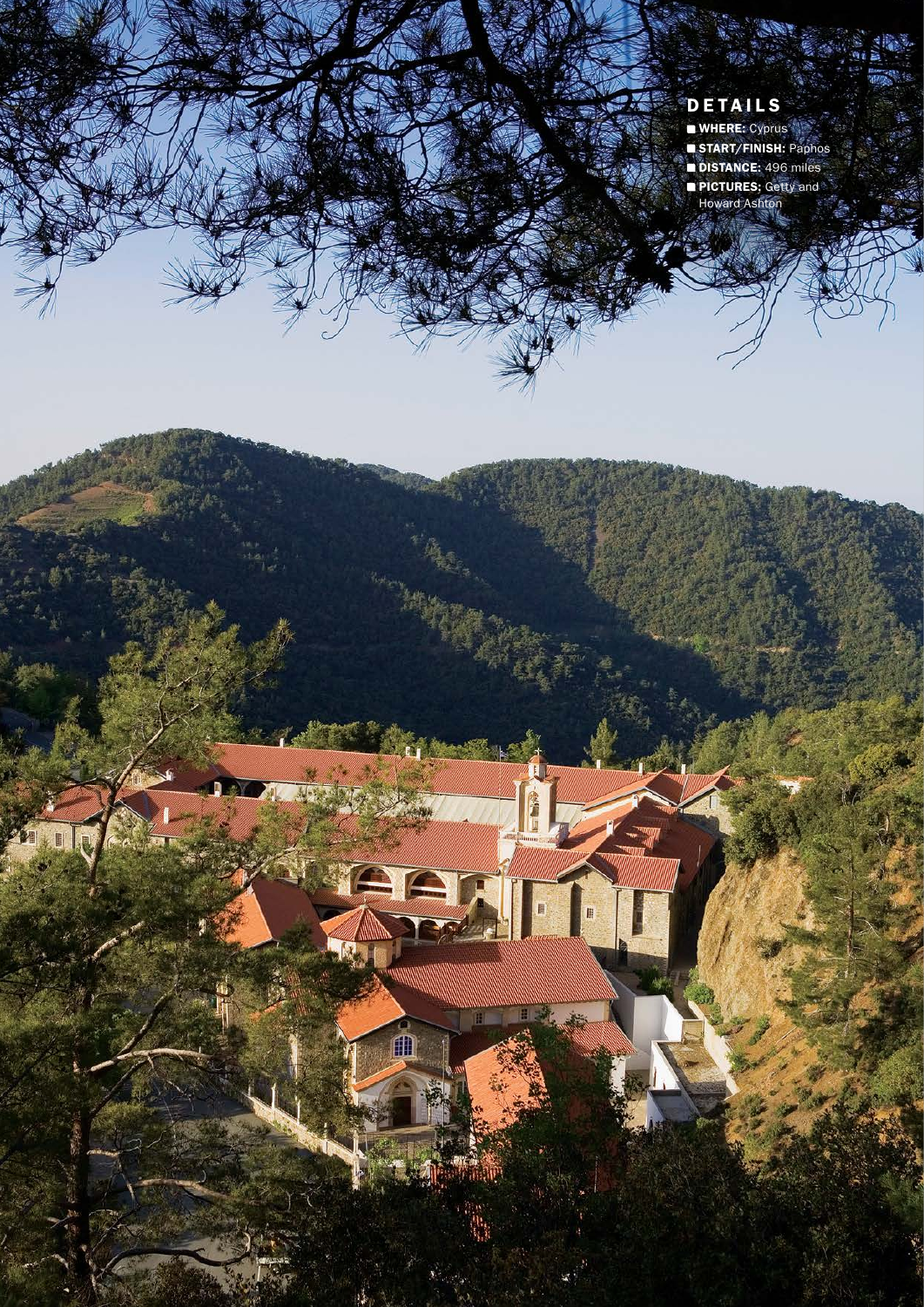# OFF-SEASON **CYPRUS Great rides**

There's more to Cyprus than summer beaches. Cycling UK member **Howard Ashton** circled the island and then crossed the Troodos Mountains in February

**C** ycling has always come easier to me than walking. I was born with cerebral palsy, which impairs muscle coordination, and couldn't walk unaided until I was eight years old. But I was riding a tricycle – my first was a bright red Gresham Flyer – from the age of three, and at nine I graduated to two wheels.

As a student, I used a bike to get about. It took a while before I had the confidence and competence to embark upon anything more than short excursions. My first tours had their trials and tribulations, but also joys. I visited the Faroes, then Lapland and Nordkapp, then Newfoundland, then Turkey and Greece… I've now explored more than 60 countries by bike. I particularly like journeys that keep me in close company with the sea, which is why I decided to explore Cyprus one February.

### OLIVE GROVES

My idea – for I do not plan, or at least not in any detail – was to start from Paphos and make an anticlockwise circuit, visiting Cape Greco in the south east, Zafer Burnu on the tip of the island's north-easterly 'panhandle', and Korucam Burnu, which sits at the end of the Kyrenia Mountains in the west. Then I'd head to Nicosia (Lefkosia) and cross the Troodos Massif on my way back to Paphos.

This last stage of the journey was the toughest. I woke to bright blue skies, but squalls of rain weren't far away. I climbed gently through the suburbs, breaking out into the countryside at Lakatamia, where the view to the south was filled by the snow-streaked bulk of the mountains. My attention, however, was drawn to the threateningly dark sky in the west…

As the rainstorm drew closer, I began to look for shelter as I rode. I spotted a massive villa, still under construction, and found an outhouse with a badly-fitting metal roof. A child's plastic trike provided me with a seat. As the rain drummed above, I listened to my radio; the forecast was gloomy.

There was temporary respite at least, the brisk wind hurrying away the clouds and letting the re-emerging sun dry the tarmac. My mood improved as I left the busy main road behind, taking a turn-off to Agrokipia and Mitsero. Rural tranquillity surrounded me. With no need to ride far that day, I made camp on the grassy margin of an olive grove.

### PUSHING ONWARDS

Next morning began with a long, slow climb, first pedalling, then walking – the first of many occasions when the Troodos required me to put my two flat feet on the tarmac. The height gained was soon lost as I descended to join the E906 main road and head south.

AFTER AN HOUR OF STEADY GRIND, EVEN MY GRANNY GEAR WAS NOT LOW ENOUGH. ONCE AGAIN, I PUSHED MY LADEN BIKE

### **My cycling**

### **TOURING** WITH **CEREBRAL** PALSY

My cerebral palsy is not particularly severe but does affect all four limbs, my right arm and leg especially so. My dexterity is compromised, which can lead to frustrations in the tasks associated with a cycling-camping lifestyle.

My cycles (I own a number) are standard models but because my ankles do not flex enough to get my feet into toe-clips or cleats, I pedal with the arches of my feet on flat pedals. My gear levers are on the down tube, both operated (rather awkwardly) by my left hand. I can handle most repairs when out on the road.

My arrival in many villages has initiated a degree of consternation when the onlookers see how I walk. Is he okay? Is he injured? Not easy to explain, but the concern quickly turns to the proclamation of 'bravado!' when they are assured that all is well.

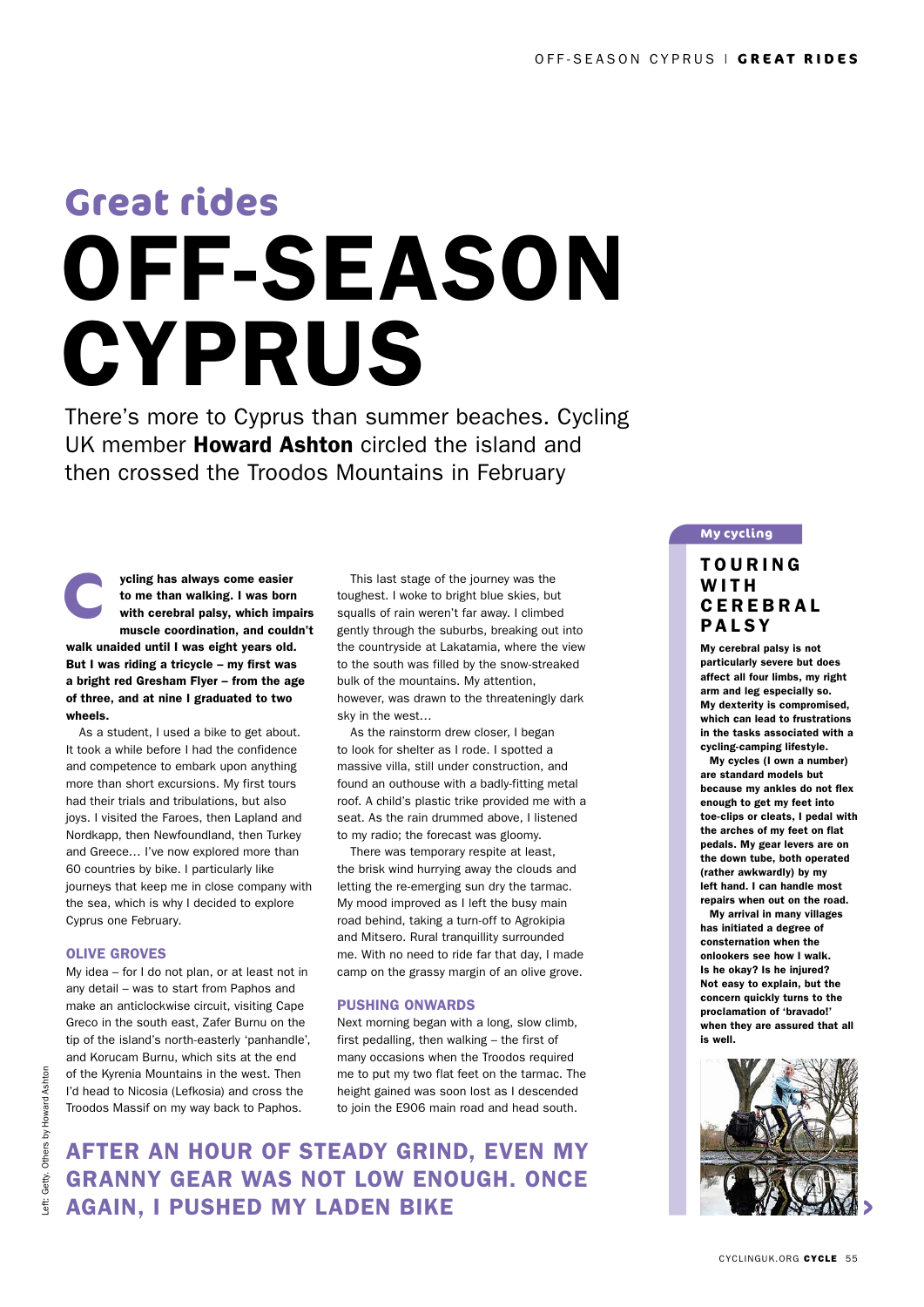

### **Fact file**

### **CYPRUS CIRCUIT**

DISTANCE: 496 miles over 25 days, riding 11-43 miles per day.

ROUTE: An anticlockwise circuit, starting and finishing in Paphos, via Limassol, Larnaca, Cape Greco, Famagusta, Dipkarpaz, Zafer Burnu, Kyrenia, Korucam Burnu, Nicosia, and Troodos.

CONDITIONS: Chill winds, gale force at times, with brief spells of warming sunshine. Thick snow on the highest road across the Troodos Massif.

ACCOMMODATION: Wild camping, except for a few nights self-catering in Paphos at the start, two nights in a hotel at the end, and three nights in Tony's Guesthouse in Nicosia.

BIKE: Open-frame Orbit 531 Gold Medal (1995).

MAPS: Borrowed and then subsequently lost.

I'M GLAD I HAD: Warm gloves, a pocket radio, at least one absorbing book, and porridge oats.

NEXT TIME I WOULD: Not go so early in the year! I'd also take some sweet chilli sauce to pep up the pasta.

FURTHER INFORMATION: My book, 'Pasta Punctures and Perseverance!' covers this and other trips. It's available in paperback from authorhouse.co.uk, Waterstones, and Amazon, priced £27.95, or for Kindle from Amazon for £3.99. Royalties from sales are being donated to SCOPE, the UK Charity supporting those affected by cerebral palsy – as is the fee for this article.



Passing the Forest Ranger station, I enjoyed a gently sloping, traffic-free road through a wide valley filled with pine trees. The conical foothills then began to close in around me and the road steepened. After an hour or so of steady grind, even my granny gear was not low enough. Once again, I pushed my laden bike.

It was a beautiful valley. Little cabins snuggled into side ravines or clung to the tops of steep slopes far above the river. Small patches of land had been terraced and cultivated for olives. Almond blossom here and there brightened the scene.

I was heading for Livadia, still some distance uphill. Entering the village of Alithinou, fat drops of rain began to fall so I decided to stop early. Finding a patch of flat ground to camp on wasn't easy!

A weak sun appeared next morning as I embarked on my push up to Livadia. It wasn't too many paces, thankfully. Soon I'd left it behind and was trudging up the narrow street through the village of Polystypos. Grape vines arched above my head. An old man out in the street washing potatoes in a bucket offered me cake and lemonade. Troodos was now only about 20km distant.

A chilling freewheel took me down into the massive topographical amphitheatre that cradles the towns of Chandria and Kyperounta. A heavy mist curtailed what must be a splendid view; I was still around 1,400m above sea level. The road west followed a contour line, offering an easier ride. Soon the verges were decorated with dollops of melting snow, and tiny burns dribbled off the rock-and-pine slopes.

I had resolved to reach Troodos that afternoon but reconsidered, seeing the road climbing steeply again. I pitched camp in a copse of pines bordering the road. A thick blanket of needles made a comfy bed.

### BEYOND THE SNOW LINE

It was a chilly night at this elevated camp, especially as my sleeping bag hadn't fully dried out, and there was little warmth next morning. A southerly gale began to blow. It

### **TOURING TIPS ONLINE**

Get touring feedback from other Cycling UK members. Visit bit.ly/ touringforum



## HIT FULL IN THE FACE BY THE GALE, I LOWERED MY HEAD AGAINST THE ICY FLAKES WHIPPING TOWARDS ME

would be another morning of hard graft.

The road ahead made a tight turn into the long climb I'd seen the afternoon before. The one consolation was that the wind was then at my back. Soon I'd crossed the snow line. At the top of the first incline, the road made another tight turn and I was hit full in the face by the gale. I waited for it to abate before lowering my head against the thick confetti of icy flakes whipping towards me.

The gradient eased but I was still plodding upwards. My shoulders ached and my hands were starting to feel numb despite my gloves. Whilst the tarmac was clear of snow, the countryside was smothered to a depth of 30cm and more. A black 4×4 approached. As it reached me, the driver stopped, reversed 50 metres, and stopped again. He jumped